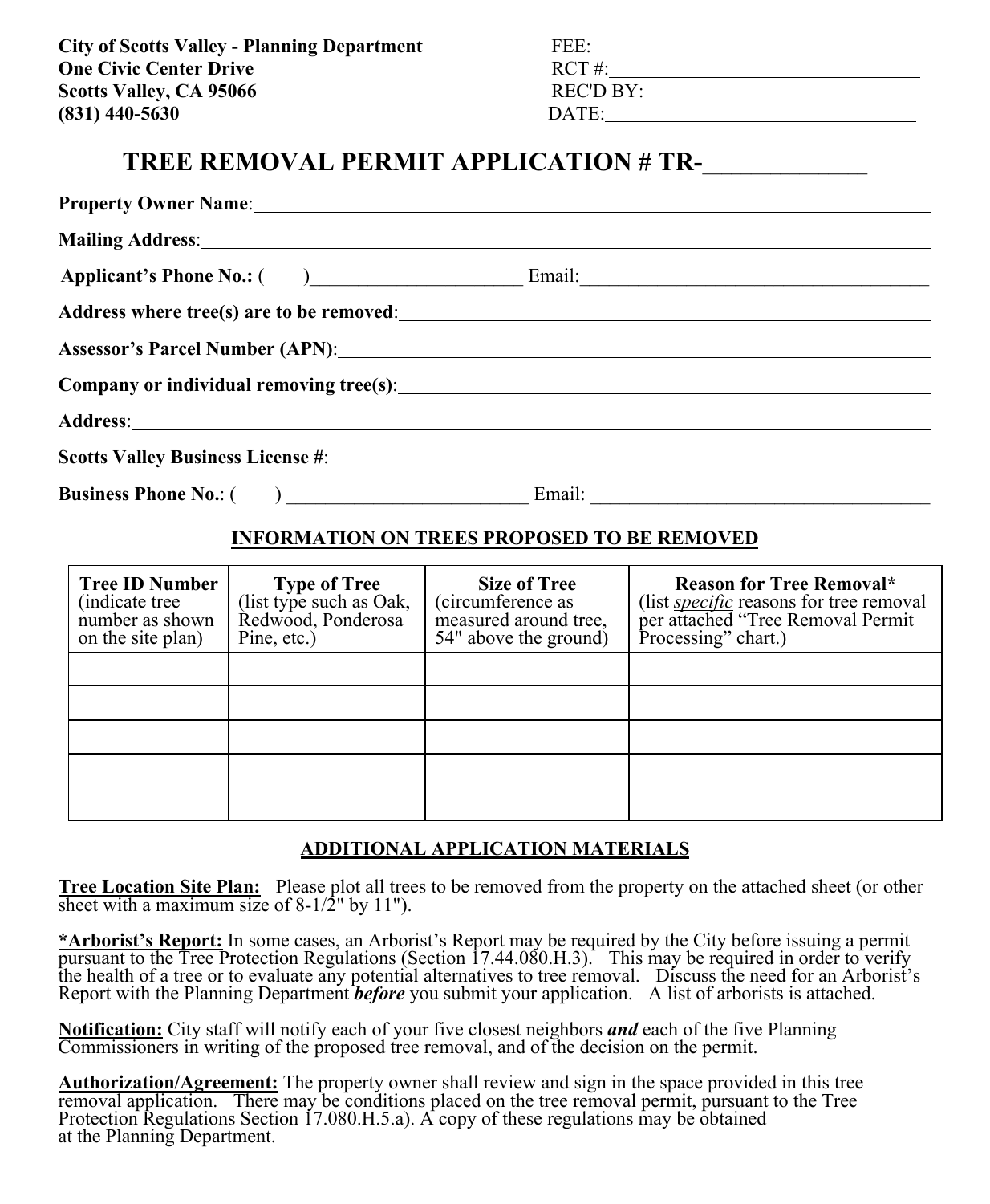### **PROPERTY OWNER AUTHORIZATION/AGREEMENT**

I understand that trees may be removed ONLY if found to be within the criteria as established by Section 17.44.080.H.2 of the Tree Protection Regulations (see attached information) and that by signing this form, I am certifying that the tree(s) to be removed is/are solely on my property. *I am aware that replacement trees (up to two or more for each tree removed) may be required and that no trees may be removed until a permit has been approved and the owner has come into the Planning Department to sign and received a copy of the permit.*

Signature of Property Owner:  $\Box$  Date:  $\Box$ 

Print Name: 2008. Example 2008. The set of the set of the set of the set of the set of the set of the set of the set of the set of the set of the set of the set of the set of the set of the set of the set of the set of the

## *IT IS STRONGLY RECOMMENDED THAT YOU NOTIFY YOUR NEIGHBORS OF YOUR PLANS REGARDING TREE REMOVAL(S). THIS CAN HELP TO AVOID FUTURE PROBLEMS!!!*

## **TREE REMOVAL PERMIT PROCESSING CHART**

Tree Removal permits shall be processed according to the following schedule, the timelines noted below are in addition to the period of time for initial staff review of the application, a site inspection and preparation of notices.

| <b>REASON FOR REMOVAL</b>                                   | <b>COMMENT PERIOD</b>                                                                                       | <b>APPEAL PERIOD AFTER</b><br><b>APPROVAL / DENIAL BY</b><br><b>COMMUNITY DEVELOPMENT</b><br><b>DIRECTOR</b> |
|-------------------------------------------------------------|-------------------------------------------------------------------------------------------------------------|--------------------------------------------------------------------------------------------------------------|
| Dead Tree                                                   | None, except to provide time for<br>staff inspection to confirm dead tree<br>or provide an arborist report. | None / No fee / No replanting<br>requirement                                                                 |
| Diseased Tree                                               | None, need arborist report.                                                                                 | Arborist report required / No fee /<br>No replanting requirement                                             |
| Tree Location for future<br>construction                    | 10 calendar days.                                                                                           | 14 calendar days / Standard fee<br>and replanting requirement                                                |
| Emergency<br>(Imminent Hazard)                              | None, unless required by<br><b>Community Development Director</b>                                           | None, unless required by<br><b>Community Development</b><br>Director / No fee or replanting<br>requirement   |
| Tree Type or Nuisance<br>(Including non-imminent<br>hazard) | 10 calendar days.                                                                                           | 14 calendar days / Standard fee<br>and replanting requirement                                                |
| After the Fact Tree Removal                                 | 10 calendar days to comment on<br>replanting requirement proposed.                                          | 14 calendar days / Standard fee<br>and double replanting<br>requirement                                      |

*Please note that tree removal permits may be appealed to or by the Planning Commission either during the initial notice period or after the decision is made on the permit (during the above noted appeal period).*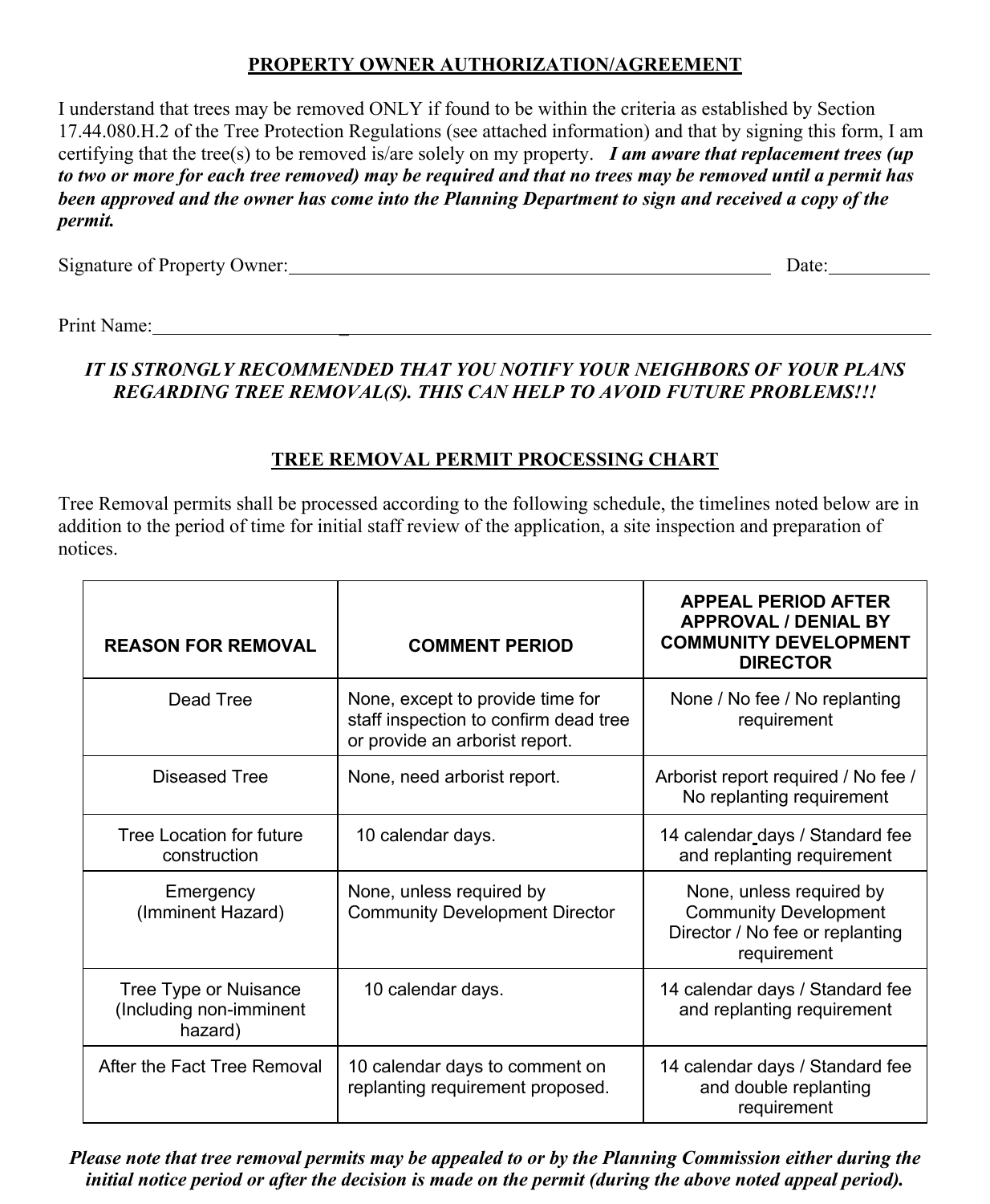### **CRITERIA FOR TREE REMOVAL**

The Scotts Valley General Plan, which is the guiding planning policy document for the City, encourages preservation of trees to the greatest extent feasible.

In order to receive approval of a Tree Removal Permit, staff must make certain findings as listed below (Section 17.080.H.2 of the Tree Protection Regulations).

In order to make the findings, the City may require an Arborist's Report to verify reasons for removal or to determine alternatives to tree removal.

Each application for a tree removal permit shall be reviewed and a decision rendered on approval or denial (in whole or in part) on the basis of the following criteria:

- The condition of the tree with respect to disease, danger of falling, proximity to existing or proposed structures, and interference with existing utility services;
- The topography of the land and the effect of the tree removal upon erosion, soil retention and the diversion or increased flow of surface waters;
- The number, species, size and location of existing trees in the area and the effect the removal would have upon shade, sunlight, privacy, scenic beauty, wildlife, noise, air quality, wind, health, safety, prosperity, historic values and general welfare of the area and the city as a whole.
- If applicable, written approval by your Homeowner's Association is required to be submitted with your application.